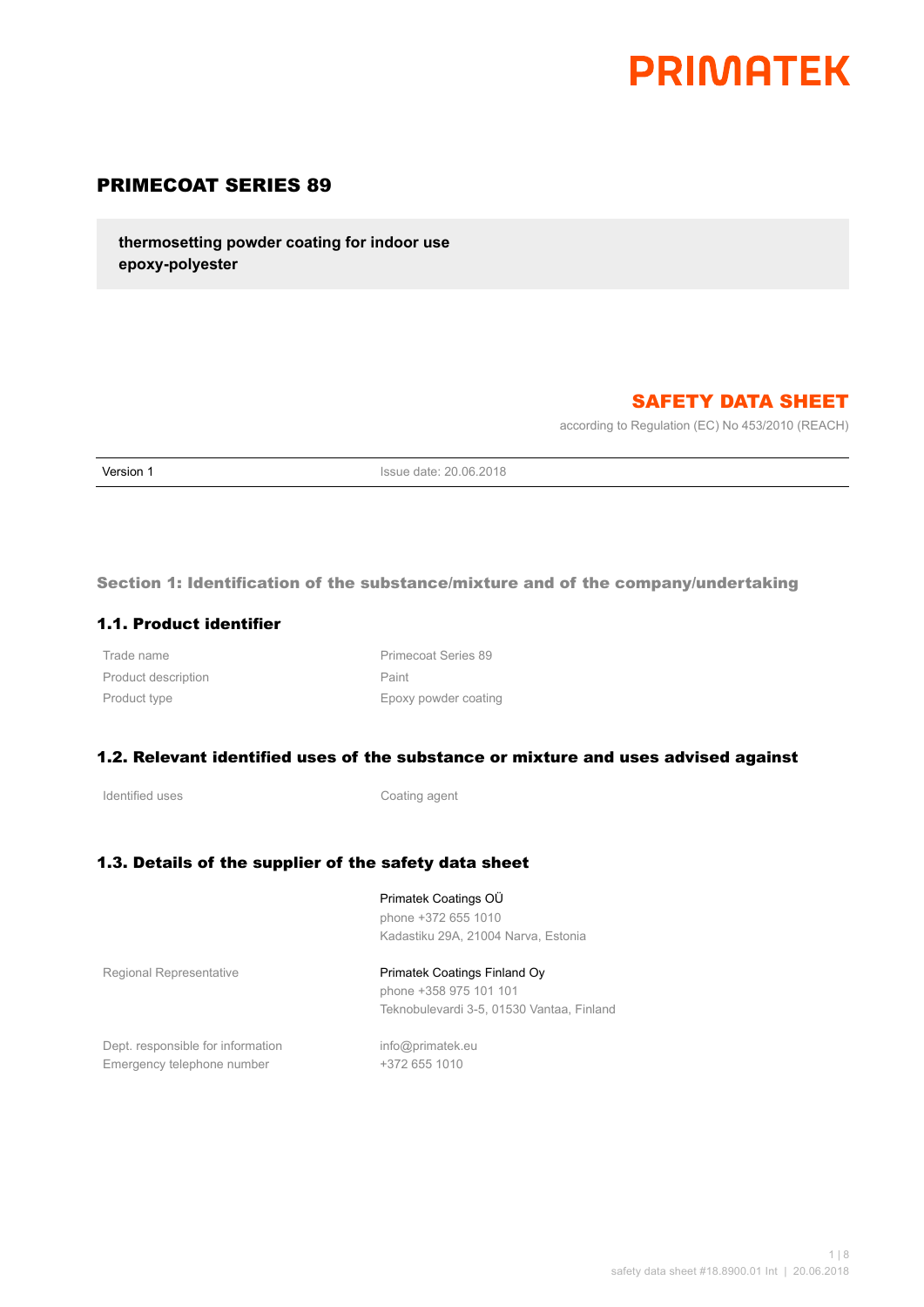## Section 2: Hazards identification

Classification according to EC regulation 1272/2008 (CLP)

## 2.1. Classification of the substance or mixture

Product definition: Mixture. Not classified as dangerous according to 1272/2008.

# 2.2. Label elements

| Signal word:       |  |
|--------------------|--|
| Hazard statements: |  |

"Warning" sign on the box No known significant effects or critical hazards

#### Precautionary statements

General Not applicable Prevention Prevention P261 – Avoid breathing dust Response Not applicable Storage P.7.1 Disposal P.13

Supplemental label elements For professional use only. May produce an allergic reaction.

# 2.3. Other hazards

| Other hazards which do not | None known. |
|----------------------------|-------------|
| result in classification   |             |

#### Section 3: Composition/information on ingredients

## 1.1. Product identifier

## Substance/mixture Mixture There are no ingredients present which, within the current knowledge of the supplier and in the concentrations applicable, are classified as ha-zardous to health or the environ-ment and hence require reporting in this section.

Multicomponent disperse systems of solid particles - polyester film-forming base with pigment, filler and targeted additives.

Occupational exposure limits, if available, are listed in Section 8.

#### Section 4: First aid measures

#### 4.1. Description of first aid measures

| General information     | First aider: pay attention to self-protection! In case of any accident move the victim<br>out of danger zone. Do not leave affected person unattended.<br>Seek medical attention if necessary.                                                                                                                        |
|-------------------------|-----------------------------------------------------------------------------------------------------------------------------------------------------------------------------------------------------------------------------------------------------------------------------------------------------------------------|
| In case of inhalation   | In case of accident by inhalation: remove casualty to fresh air, take the dirty clothes<br>off and keep at rest. If you feel unwell, seek medical advice.                                                                                                                                                             |
| In case of skin contact | Thoroughly wash skin with soap and water. Do not use solvents or thinners.<br>Remove contaminated clothing.                                                                                                                                                                                                           |
| After eye contact       | If product gets into the eye, keep eyelid open and rinse immediately with large<br>guantities of water, for at least 10 minutes. Remove contact lenses, if any.<br>In case of troubles or persistent symptoms, consult an opthalmologist.                                                                             |
| After swallowing        | Have victim repeatedly drink large amounts of water with activated charcoal.<br>Do not induce vomiting. No adminis-tration in cases of unconsiousness or cramps.<br>Rinse mouth immediately and drink plenty of water.<br>Observe risk of aspiration if vomiting occurs. Get medical ad-vice/attention.<br>$\bigcirc$ |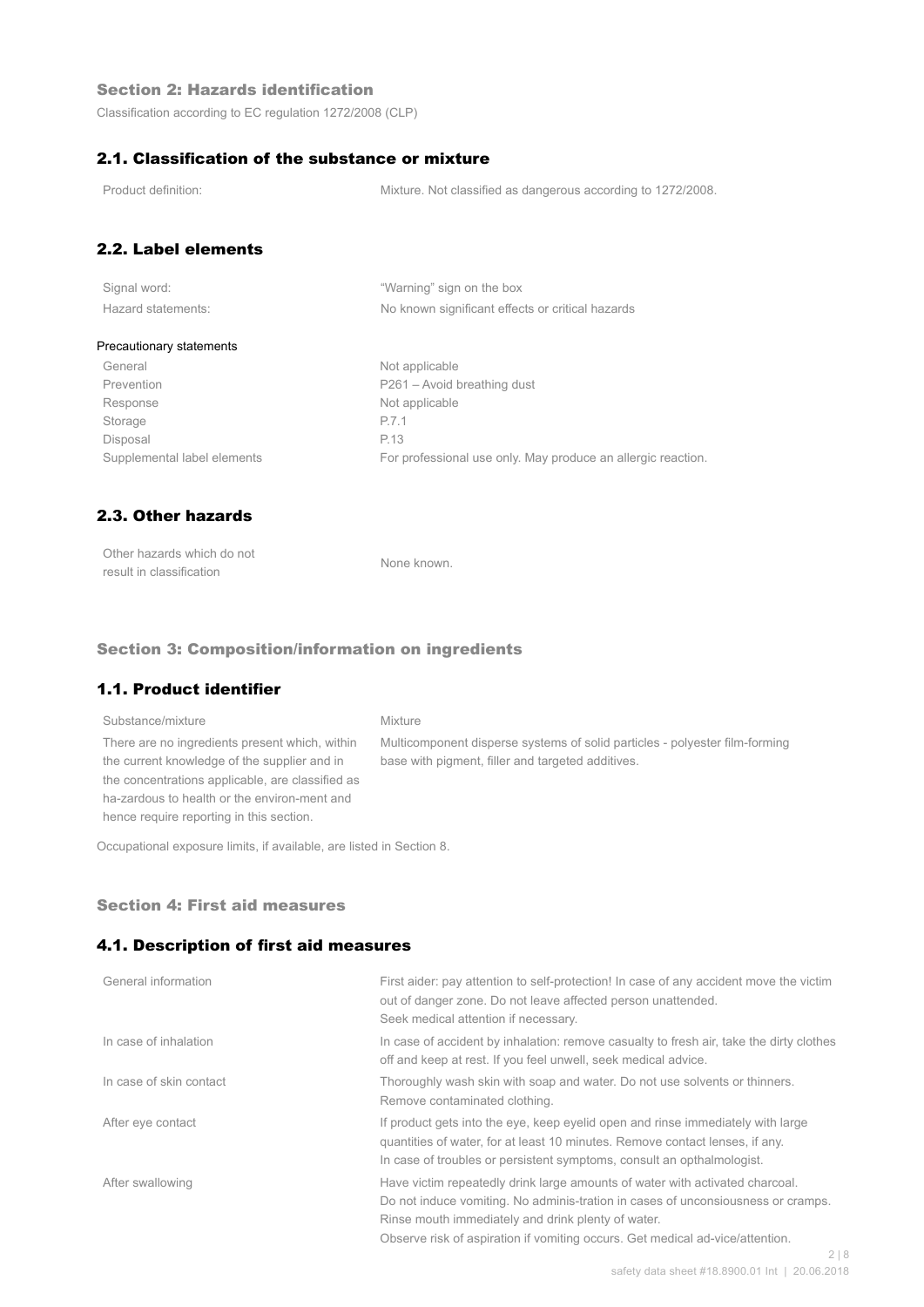## 4.2. Most important symptoms and effects, both acute and delayed

Symptoms Symptoms of the Symptoms to date.

#### Section 5: Firefighting measures

## 5.1. Extinguishing media

| Suitable extinguishing media          | In case of fire: Use water spray, dry powder, foam or carbon dioxide for extinction. |
|---------------------------------------|--------------------------------------------------------------------------------------|
| Extinguishing media which must not be | Strong water jet and carbon dioxide gases under presussure.                          |
| used for safety reasons               |                                                                                      |

### 5.2. Special hazards arising from the substance or mixture

| Special protective equipment for firefighters | Exposure to fire produces thick, black smoke that is hazardous to health.<br>Do not breathe smoke. |
|-----------------------------------------------|----------------------------------------------------------------------------------------------------|
| 5.3. Advice for firefighters                  |                                                                                                    |

| Special exposure hazards arising from the substance Wear self-contained breathing apparatus. |                                                                    |
|----------------------------------------------------------------------------------------------|--------------------------------------------------------------------|
| itself, combustion products, resulting gases                                                 |                                                                    |
| Additional information                                                                       | Do not allow fire water to penetrate into surface or ground water. |

#### Section 6: Accidental release measures

#### 6.1. Personal precautions, protective equipment and emergency procedures

| For non-emergency personnel | No action shall be taken involving any personal risk or without suitable training.<br>Evacuate surrounding areas. Keep unnecessary and unprotected personnel from<br>en-tering. Do not touch or walk through spilt material.<br>Put on appropriate personal protective equipment. |
|-----------------------------|-----------------------------------------------------------------------------------------------------------------------------------------------------------------------------------------------------------------------------------------------------------------------------------|
| For emergency responders    | If specialized clothing is required to deal with the spil-lage, take note of any<br>information in Section 8 on suita-ble and unsuitable materials.<br>See also the information in "For non-emergency personnel".                                                                 |

#### 6.2. Environmental precautions

| Environmental precautions | Avoid dispersal of spilt material and runoff and contact with soil, waterways, drains |
|---------------------------|---------------------------------------------------------------------------------------|
|                           | and sewers. Inform the re-levant authorities if the product has caused environmen-    |
|                           | tal pollution (sewers, waterways, soil or air).                                       |

## 6.3. Methods and material for containment and cleaning up

| Small spill | Move containers from spill area. Vacuum or sweep up material and place in a designated,<br>labelled waste container. Dispose of via a licensed waste disposal contractor.  |
|-------------|----------------------------------------------------------------------------------------------------------------------------------------------------------------------------|
| Large spill | Move containers from spill area. Prevent entry into sewers, water courses, basements<br>or confined areas. Vacuum or sweep up material and place in a designated, labelled |
|             | waste container. Dispose of via a licensed waste disposal contractor.                                                                                                      |

# 6.4. Reference to other sections

| Reference to other sections | See Section 1 for emergency contact information.                            |     |
|-----------------------------|-----------------------------------------------------------------------------|-----|
|                             | See Section 8 for information on appropriate personal protective equipment. |     |
|                             | See Section 13 for additional waste treatment informa-tion.                 |     |
|                             |                                                                             | 318 |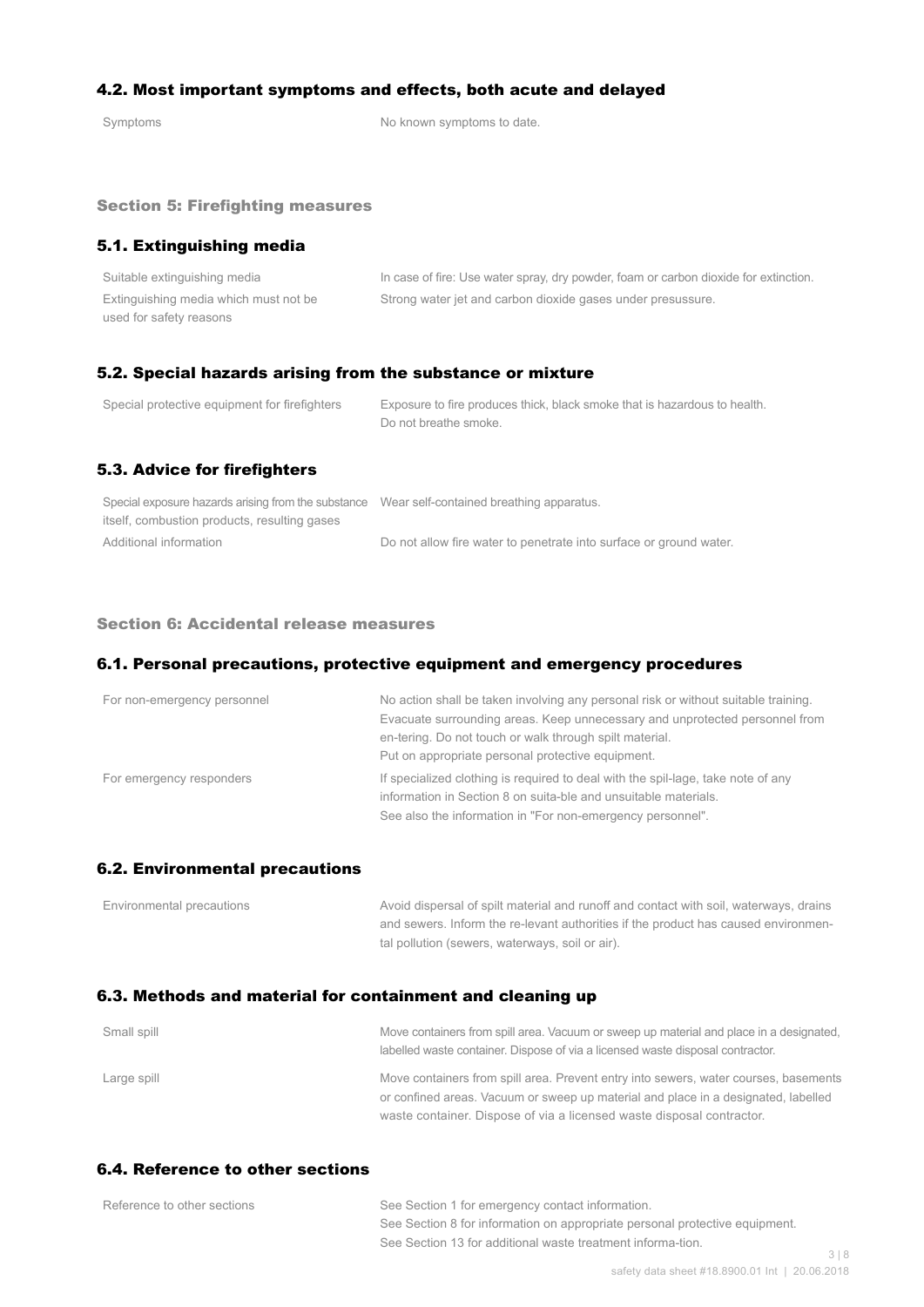#### Section 7: Handling and storage

The information in this section contains generic advice and guidance.

The list of Identified Uses in Section 1 should be consulted for any available use-specific information provided in the Exposure Scenario(s).

#### 7.1. Precautions for safe handling

Precautions should be taken to prevent the formation of dusts in concentrations above flammable, explosive or occupational exposure limits. Respiratory protection is needed.

Electrical equipment and lighting should be protected to appropriate standards to prevent dust coming into contact with hot surfaces, sparks or other ignition sources.

Mixture may charge electrostatically: always use earthing leads when transferring from one container to another.

Operators should wear antistatic footwear and clothing and floors should be of the conducting type.

Keep away from heat, sparks and flame.

Avoid contact with skin and eyes. Avoid the inhalation of dust, particulates, spray or mist arising from the application of this mixture. Avoid inhalation of dust from sanding.

Eating, drinking and smoking should be prohibited in areas where this material is handled, stored and processed.

Put on appropriate personal protective equipment (see Section 8).

Always keep in containers made from the same material as the original one.

Comply with the health and safety at work laws.

Do not allow to enter drains or watercourses.

#### 7.2 Conditions for safe storage, including any incompatibilities

Store in accordance with local regulations.

#### Additional information on storage conditions

Observe label precautions. Store in a dry, cool and well-ventilated area. Keep away from heat and direct sunlight.

Keep container tightly closed.

Keep away from sources of ignition. No smoking. Prevent unauthorised access.

Containers that have been opened must be carefully resealed and kept upright to prevent leakage.

See Technical Data Sheet / packaging for further information.

# 7.3 Specific end use(s)

| Recommendations                      | Not available. |
|--------------------------------------|----------------|
| Industrial sector specific solutions | Not available. |

#### Section 8: Exposure controls/personal protection

The information in this section contains generic advice and guidance. The list of Identified Uses in Section 1 should be consulted for any available use-specific information provided in the Exposure Scenario(s).

#### 8.1. Exposure controls

| Exposure controls                       | Provide good ventilation and/or an exhaust system in the work area. Occupational<br>exposure limit values: A: respirable fraction $\leq$ 1.25 mg/m <sup>3</sup><br>and $\le$ 10 mg/m3 E: inhalable fraction                                                                                                                                                   |       |
|-----------------------------------------|---------------------------------------------------------------------------------------------------------------------------------------------------------------------------------------------------------------------------------------------------------------------------------------------------------------------------------------------------------------|-------|
| Respiratory protection                  | Wear a dust mask, in case of excessive dust. Respiratory protection must be worn<br>whenever the WEL levels have been exceeded.                                                                                                                                                                                                                               |       |
| Hand protection                         | Wear suitable gloves. Suitable gloves type: Disposable gloves natural latex or<br>Nitrile rubber Category 3 according to DIN EN 374 and DIN EN 420. Observe glove<br>manufacturer's instructions concerning penetrability and breakthrough time. In<br>case of prolonged or frequently repeated skin contact: Protect skin by using skin<br>protective cream. |       |
| Eye protection                          | In case of dust formation: tightly sealed goggles according to EN 166.                                                                                                                                                                                                                                                                                        |       |
| Body protection                         | Wear suitable protective clothing. Avoid contact of neck and wrists with the powder<br>because of possible skin irritations and dermatitis.<br>Wash thouroughly after contact with skin areas.                                                                                                                                                                |       |
| General protection and hygiene measures | When using do not eat, drink or smoke.                                                                                                                                                                                                                                                                                                                        | 4   8 |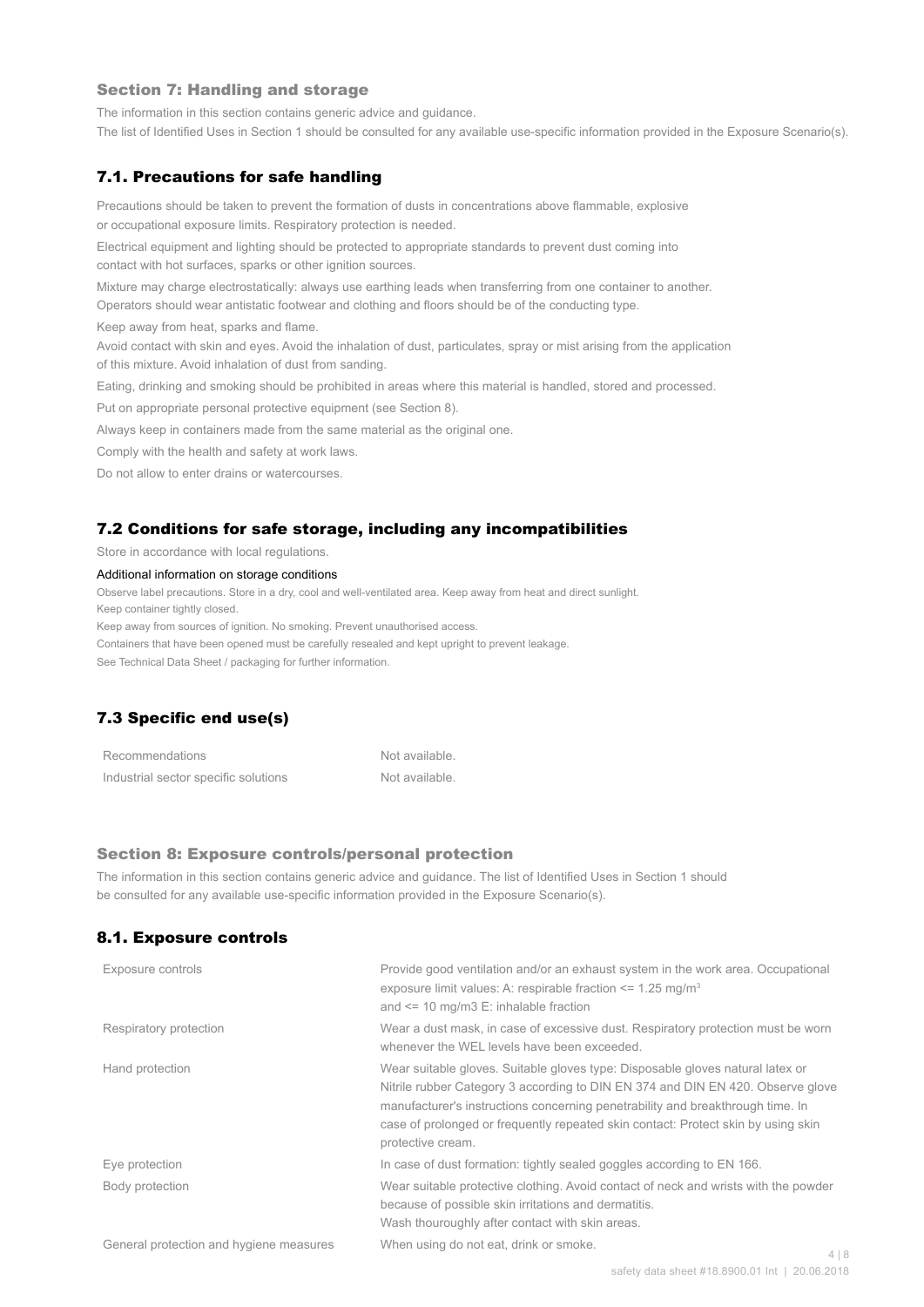#### SECTION 9: Physical and chemical properties

#### 9.1. Information on basic physical and chemical properties

| Appearance                                     |                                                                |
|------------------------------------------------|----------------------------------------------------------------|
| <b>Physical state</b>                          | Solid, Powder                                                  |
| Colour                                         | Various                                                        |
| Odour                                          | Slight odour                                                   |
| Odour threshold                                | Not applicable                                                 |
| рH                                             | Not applicable                                                 |
| Melting point (dust)                           | 85-115 °C                                                      |
| Initial boiling point and boiling range        | Not applicable                                                 |
| Flash point                                    | Not applicable                                                 |
| Evaporation rate                               | Not applicable                                                 |
| Flammability (solid, gas)                      | Fine dust clouds may form explosive mixtures with air          |
| Lower explosion limit (dust)                   | 20 g/m <sup>3</sup> (EN 14034-3)                               |
| Minimum ignition energy (mJ)                   | 10-30 (EN 13821)                                               |
| Vapour pressure                                | Not applicable                                                 |
| Vapour density                                 | Not applicable                                                 |
| Relative density                               | 1.2 to 1.7 g/cm <sup>3</sup> (ISO 8130-2/-3)                   |
| Solubility (ies)                               | Insoluble in the following materials: cold water and hot water |
| Partition coefficient: n-octanol / water       | Not applicable                                                 |
| Auto-ignition temperature for dust-air mixture | $>450^{\circ}$ C                                               |
| Decomposition temperature                      | $>230^{\circ}$ C                                               |
| <b>Viscosity</b>                               | Not applicable.                                                |

## 9.2. Other information

No additional information.

## SECTION 10: Stability and reactivity

| 10.1. Reactivity                         | No specific test data related to reactivity available for this product or its ingredients.              |
|------------------------------------------|---------------------------------------------------------------------------------------------------------|
| 10.2. Chemical stability                 | The product is stable.                                                                                  |
| 10.3. Possibility of hazardous reactions | Under normal conditions of storage and use, hazardous reactions will not occur.                         |
| 10.4. Conditions to avoid                | No specific data.                                                                                       |
| 10.5. Incompatible materials             | Not applicable.                                                                                         |
| 10.6. Hazardous decomposition products   | Under normal conditions of storage and use, hazardous decomposition products<br>should not be produced. |

#### SECTION 11: Toxicological information

## 11.1. Information on toxicological effects

There are no data available on the mixture itself. The mixture has been assessed following the conventional method of the CLP Regulation (EC) No 1272/2008 and is classified for toxicological properties accordingly. See Sections 2 and 3 for details. This takes into account, where known, delayed and immediate effects and also chronic effects of components from short-term and long-term exposure by oral, inhalation and dermal routes of exposure and eye contact. Coating powders can cause localised skin irritation in folds of the skin or under tight clothing.

#### Acute toxicity estimates

Not available.

## Specific target organ toxicity (single exposure)

Not available.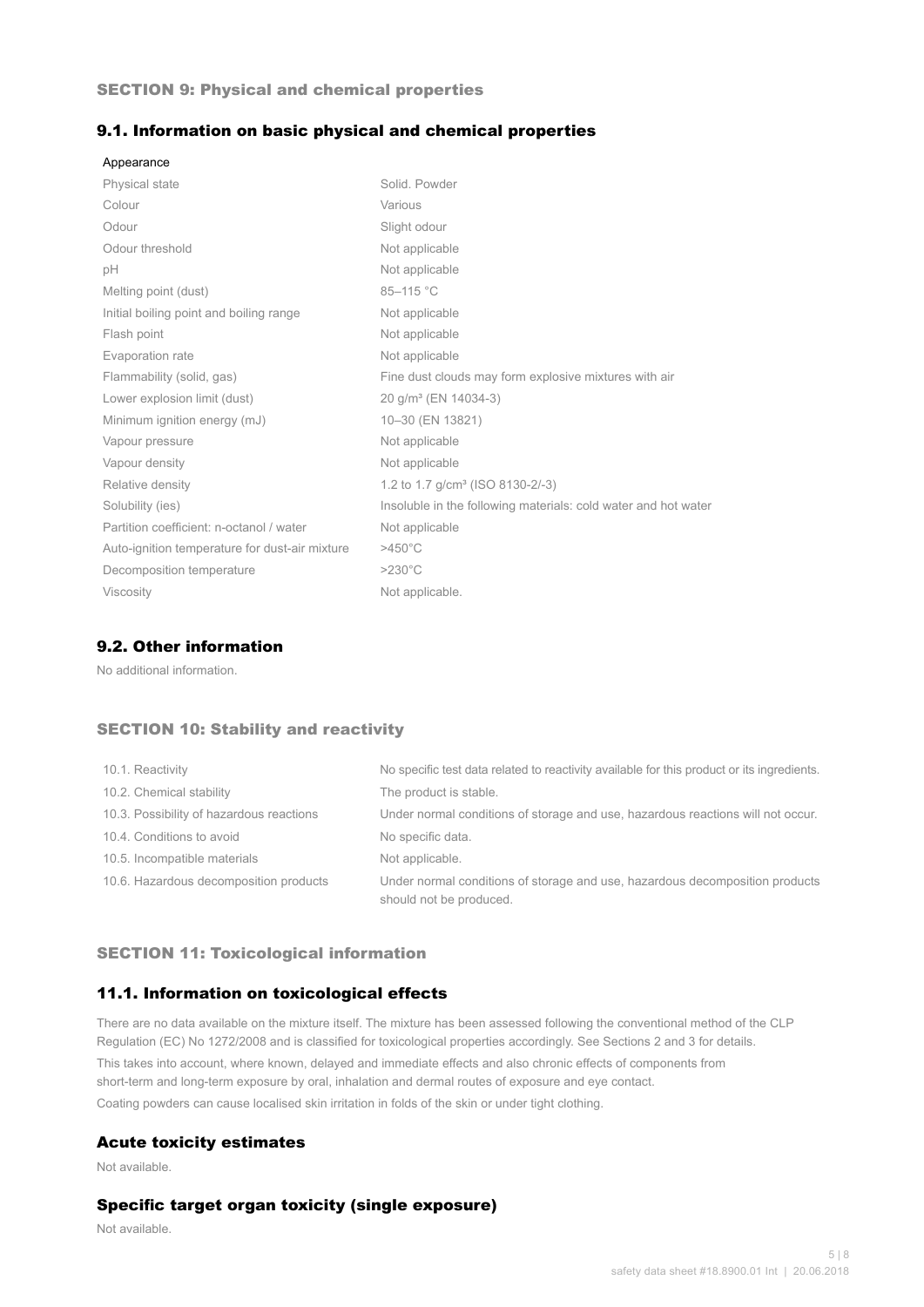## Specific target organ toxicity (repeated exposure)

Not available.

#### Aspiration hazard

Not available.

### Potential acute health effects:

| Eye contact  | No known significant effects or critical hazards |
|--------------|--------------------------------------------------|
| Inhalation   | No known significant effects or critical hazards |
| Skin contact | No known significant effects or critical hazards |
| Ingestion    | No known significant effects or critical hazards |

## Symptoms related to the physical, chemical and toxicological characteristics

| Eye contact  | No specific data |
|--------------|------------------|
| Inhalation   | No specific data |
| Skin contact | No specific data |
| Ingestion    | No specific data |

# Potential chronic health effects

| General               | No known significant effects or critical hazards |
|-----------------------|--------------------------------------------------|
| Carcinogenicity       | No known significant effects or critical hazards |
| Mutagenicity          | No known significant effects or critical hazards |
| Teratogenicity        | No known significant effects or critical hazards |
| Developmental effects | No known significant effects or critical hazards |
| Fertility effects     | No known significant effects or critical hazards |
|                       |                                                  |

### SECTION 12: Ecological information

## 12.1. Toxicity

Conclusion/Summary

# 12.2. Persistence and degradability

Not available

# 12.3. Bioaccumulative potential

| Bioaccumulative potential |  |
|---------------------------|--|
|---------------------------|--|

Not available

# 12.4. Mobility in soil

| Soil/water partition coefficient $(K_{\text{oc}})$ | Not available |
|----------------------------------------------------|---------------|
| Mobility                                           | Not available |

# 12.5. Results of PBT and vPvB assessment

| <b>PBT</b> | Not applicable |
|------------|----------------|
| vPvB       | Not applicable |

# 12.6 Other adverse effects

No known significant effects or critical hazards.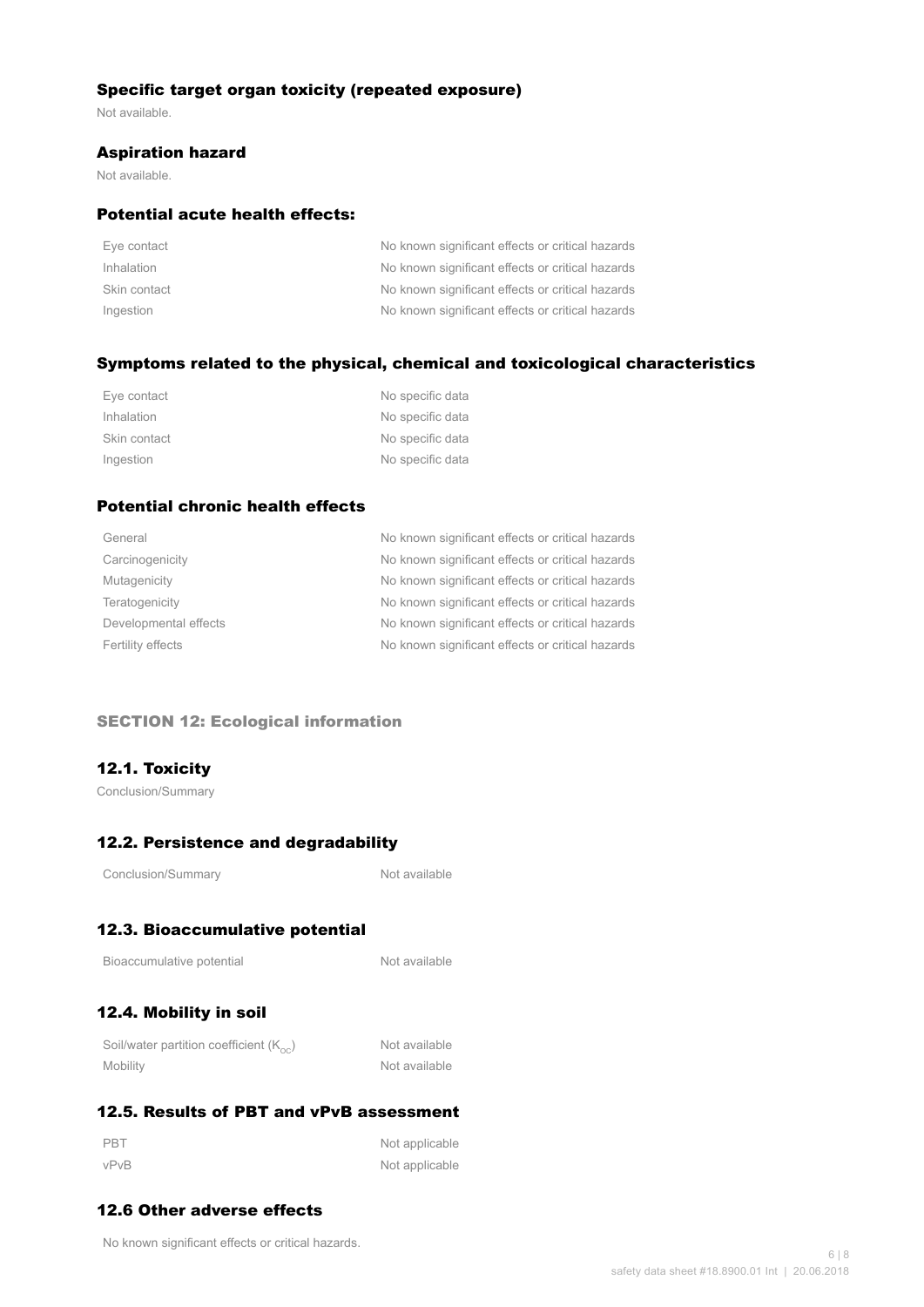#### SECTION 13: Disposal considerations

The information in this section contains generic advice and guidance. The list of Identified Uses in Section 1 should be consulted for any available use-specific information provided in the Exposure Scenario(s).

## 13.1. Waste treatment methods

Within the present knowledge of the supplier, this product is not regarded as hazardous waste, as defined by EU Directive 2008/98/EC. If this product is mixed with other wastes, this code may no longer apply. If mixed with other wastes, the appropriate code should be assigned. For further information, contact your local waste authority.

#### SECTION 14: Transport information

The information in this section contains generic advice and guidance. The list of Identified Uses in Section 1 should be consulted for any available use-specific information provided in the Exposure Scenario(s).

#### 13.1. Waste treatment methods

Transport within user's premises: always transport in closed containers that are upright and secure. Ensure that persons transporting the product know what to do in the event of an acci-dent or spillage. This preparation is not classified as dangerous according to international transport regulations (ADR/RID, IMDG or ICAO/IATA).

| 14.1. UN number                                                                   | Not regulated                                                                                                                                                                                                    |
|-----------------------------------------------------------------------------------|------------------------------------------------------------------------------------------------------------------------------------------------------------------------------------------------------------------|
| 14.2. UN proper shipping name                                                     |                                                                                                                                                                                                                  |
| 14.3. Transport hazard class(es)                                                  |                                                                                                                                                                                                                  |
| 14.4. Packing group                                                               |                                                                                                                                                                                                                  |
| <b>14.5. Environmental hazards</b>                                                | No.                                                                                                                                                                                                              |
| 14.6. Special precautions for user                                                | Transport within user's premises: always transport in closed containers that are<br>upright and secure. Ensure that persons transporting the product know what to<br>do in the event of an accident or spillage. |
| Additional information                                                            |                                                                                                                                                                                                                  |
| ADR / RID                                                                         |                                                                                                                                                                                                                  |
| 14.7 Transport in bulk according to<br><b>Annex II of Marpol and the IBC Code</b> | Not available                                                                                                                                                                                                    |
| <b>IMDG Code Segregation group</b>                                                | Not available.                                                                                                                                                                                                   |

SECTION 15: Regulatory information

15.1 Safety, health and environmental regulations/legislation specific for the substance or mixture

EU Regulation (EC) No. 1907/2006 (REACH) Annex XIV - List of substances subject to authorization Substances of very high concern: None of the components are listed.

### Annex XVII – Restrictions on the manufacture, placing on the market and use of certain dangerous substances, mixtures and articles

Not applicable

Other EU regulations

**Europe inventory** Not determined **Black List Chemicals** Not listed